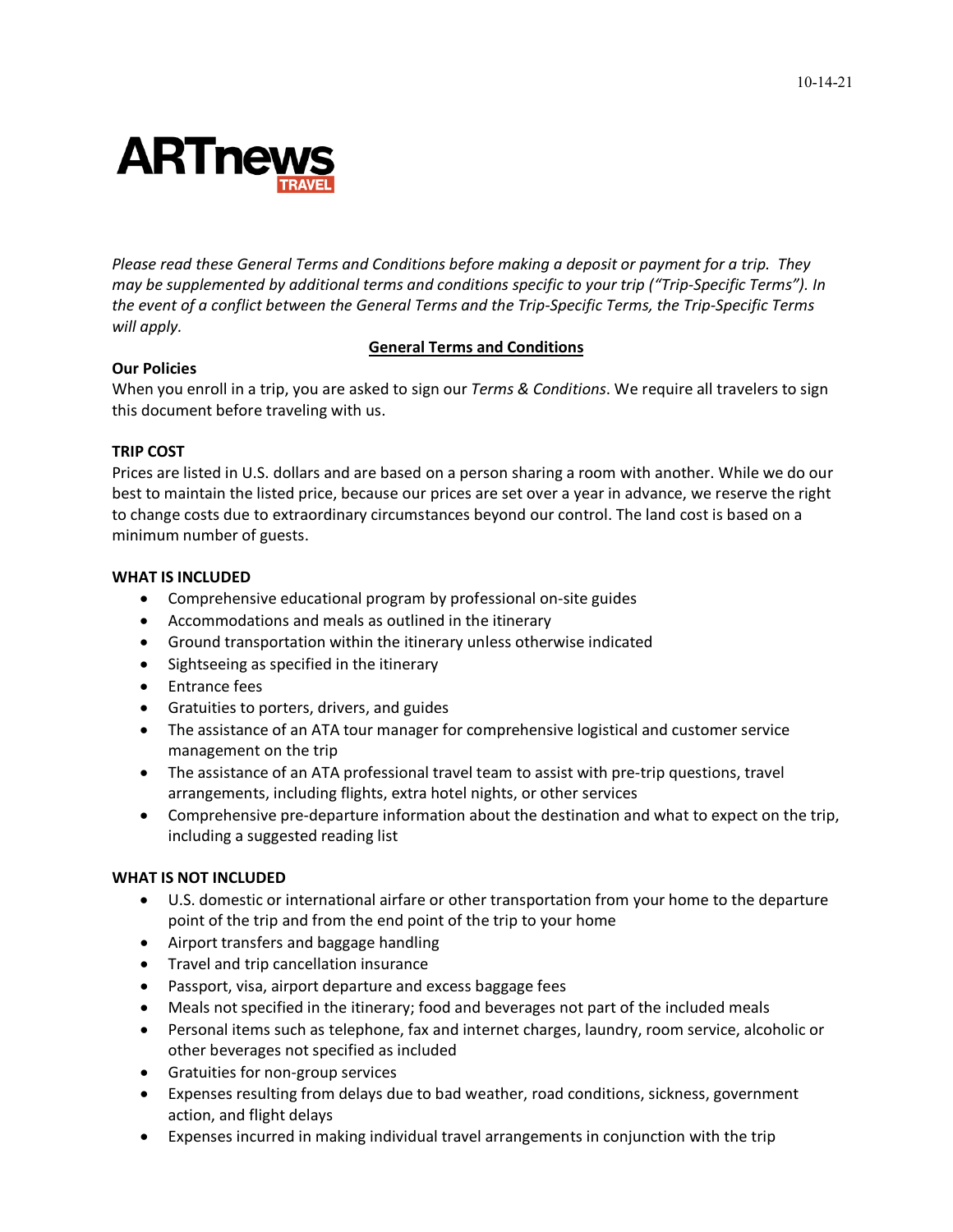## **SINGLE OCCUPANCY**

A limited number of single rooms or cabins are available at extra cost on a first-come, first-served basis, but availability cannot be guaranteed.

## **PAYMENT SCHEDULE**

\$500 per person deposit upon application. Balance due upon receipt of invoice, 60 days before departure. Acceptable forms of payment for the deposit are personal check, wire transfer, Visa, MasterCard, or American Express. Final payment may be made by credit card, check or wire transfer. If final payment is not received by 60 days prior to departure, your space is subject to cancellation. If you are making a reservation within 60 days of the trip's departure, full payment will be required upon confirmation.

## **CANCELLATION AND REFUNDS**

All cancellations must be submitted in writing (email or fax) to Academic Travel Abroad, Inc. (ATA). Per person cancellation fees are based on the date of the cancellation notice reaching ATA. More than 60 days prior to departure, full refund of deposit. Cancellation within 60 days of departure, no refund. Cancellation on day of departure or after tour departs: no refund. No refund for unused portions of tour, including, but not limited to, missed meals, hotel nights and sightseeing. Cancellation of program by ARTnews Travel and ATA: full refund. Reservations are not transferable without the explicit approval of ARTnews Travel and ATA. NOTE: Neither ARTnews Travel nor ATA accepts liability for any airline or train cancellation penalty incurred by the purchase of a nonrefundable airline or train ticket to the tour departure city or return.

#### **INSURANCE**

We strongly recommend the purchase of trip cancellation insurance, which is available for coverage of expenses in conjunction with cancellation due to illness or accident. Baggage insurance is also recommended. In the event that you must cancel your participation in a travel program, trip cancellation insurance may be the only source of reimbursement. We will send you information from Travel Insure Services, or you may obtain coverage through a company of your choice. All ATA trips include Emergency Evacuation Insurance as part of the trip price.

#### **A NOTE ABOUT THE ITINERARY**

While every effort will be made to carry out the program as planned, the nature of travel is unpredictable and we must be prepared for changes. The itinerary as described is subject to modification by ATA. Rest assured that, should any changes be needed, ATA commits to deliver an experience as outstanding as the one originally planned.

#### **Fitness to Travel, Active Elements**

To enjoy your travels to the fullest, you should be in good physical and mental health. Any physical or mental condition requiring special attention, diets, or treatment must be reported in writing when the reservation is made (or at such later time when you become aware of such a condition). We reserve the right to decline to accept or retain any person as a participant should such a person's health, mental condition, physical infirmity, or attitude jeopardize the operation of the travel program or the enjoyment of other participants. All health information is protected and treated as confidential.

Some of our trips incorporate active elements such as hiking, climbing, biking or canoeing. You are responsible for familiarizing yourself with the level of activity that will be involved in your trip and assessing your ability and willingness to participate. Any such activity is entirely optional. In some cases, on-site providers may require you to sign an additional waiver/release to participate in an activity that involves additional risks or a certain fitness level. In these cases, we do our best to share these waivers with you in advance of the trip. By registering for this trip, you are representing that that you are physically and mentally able to understand the risks, foreseeable and unforeseeable; to safely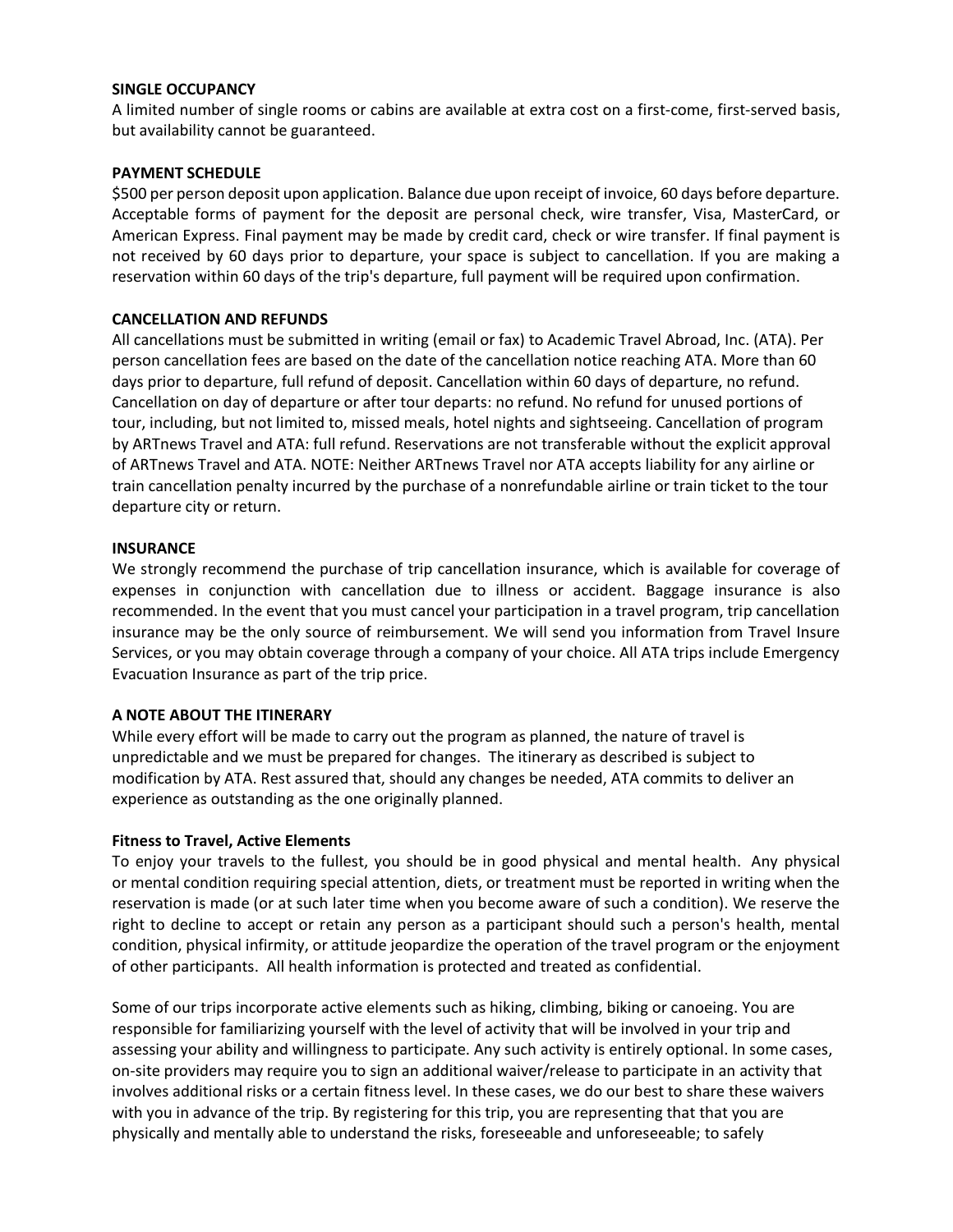participate in the selected activities and services; and of sufficient intelligence and maturity to understand and follow safety protocols.

## **PHOTOGRAPHY AND VIDEO**

You agree that ARTnews Travel and ATA (and/or their respective affiliates) may record you by any means including, without limitation, electronic recording, film, videotape, audio tape, live-stream and photography and you hereby grant to ARTnews Travel and ATA (and their respective affiliates) the gratis right to use, publish, display and broadcast your name, likeness, voice, quotes, and images in whole or in part, by any and all formats now known or hereinafter developed throughout the world including, without limitation, in advertising materials, promotional materials, social media, commercial tie-ups and livestreaming productions. You also releases ARTnews Travel and ATA (and their respective affiliates) from any and all claims and causes of action you may have now or in the future based upon defamation, misappropriation, invasion of privacy, right of publicity or similar claims, and you agree not to institute any legal action based on any of the grounds specified herein.

## **RESPONSIBILITY**

This trip is sponsored by ARTnews Travel and is managed by Academic Travel Abroad, Inc. (ATA), a professional travel company, hired as an independent contractor. ATA acts only as agents for the passenger with respect to all transportation, hotels, and all matters of reservations and trip operation. ATA and their agents and ARTnews Travel accept no responsibility for loss, damage, injury, accident, delay or irregularity, expense or liability caused by the defect of any vehicle or negligence or default of any independent contractors, their employees, agents, or representatives. Nor does ATA and ARTnews Travel accept responsibility for losses or delays arising from but not limited to sickness, pilferage, acts of terrorism, weather conditions or acts of God. All such losses or expenses shall be borne by the program participant. ATA reserves the right to cancel any trip prior to departure in which case the entire payment will be refunded without further obligation on their part. ATA reserves the right to decline to accept or retain any trip participant at any time without being under any obligation to assign any reason therefore. In the event of the exercise of this right, ATA shall be under no liability to such person(s) except to refund such amount as their absolute discretion deems reasonable to attribute to the uncompleted portion of the trip. Baggage is carried at the owner's risk entirely. It is understood that air, ship or train tickets when issued shall constitute the sole contract between the passenger and carrier concerned. The airlines and all other transportation companies involved in this trip are not to be held responsible for any act, omission, or event during the time the passengers are not on board their plane or conveyances. All services are subject to the laws of the country in which they are rendered. The participant agrees on behalf of herself/himself, her/his dependents, heirs, executors, administrators and assigns to abide by the above conditions and to release and hold harmless, ARTnews Travel and Academic Travel Abroad, Inc., and any of their representatives from any and all liability for any delays, damage, loss, injury or death occurring in relation to this tour.

CALIFORNIA SELLER OF TRAVEL PROGRAM

CST #2059002-40

ATA is a participant in the California Seller of Travel program. California law requires that certain sellers of travel have a trust account or bond. ATA has a trust account. ATA is not a participant in the California Travel Consumer Restitution Corporation.

## **PARTICIPANT RESPONSIBILITY STATEMENT AND LIABILITY DISCLAIMER**

## **Read Carefully: Responsibility Statement and Liability Disclaimer**

ATA acts only as an agent for the respective suppliers of goods and services (e.g., cruise companies, hotels, airlines, railroads, bus companies, local tours, etc.) by making arrangements for transportation, accommodations, and other services. Neither ARTnews Travel nor ATA control, own, or operate these suppliers. The suppliers are independent contractors. Neither ARTnews Travel nor ATA shall be held